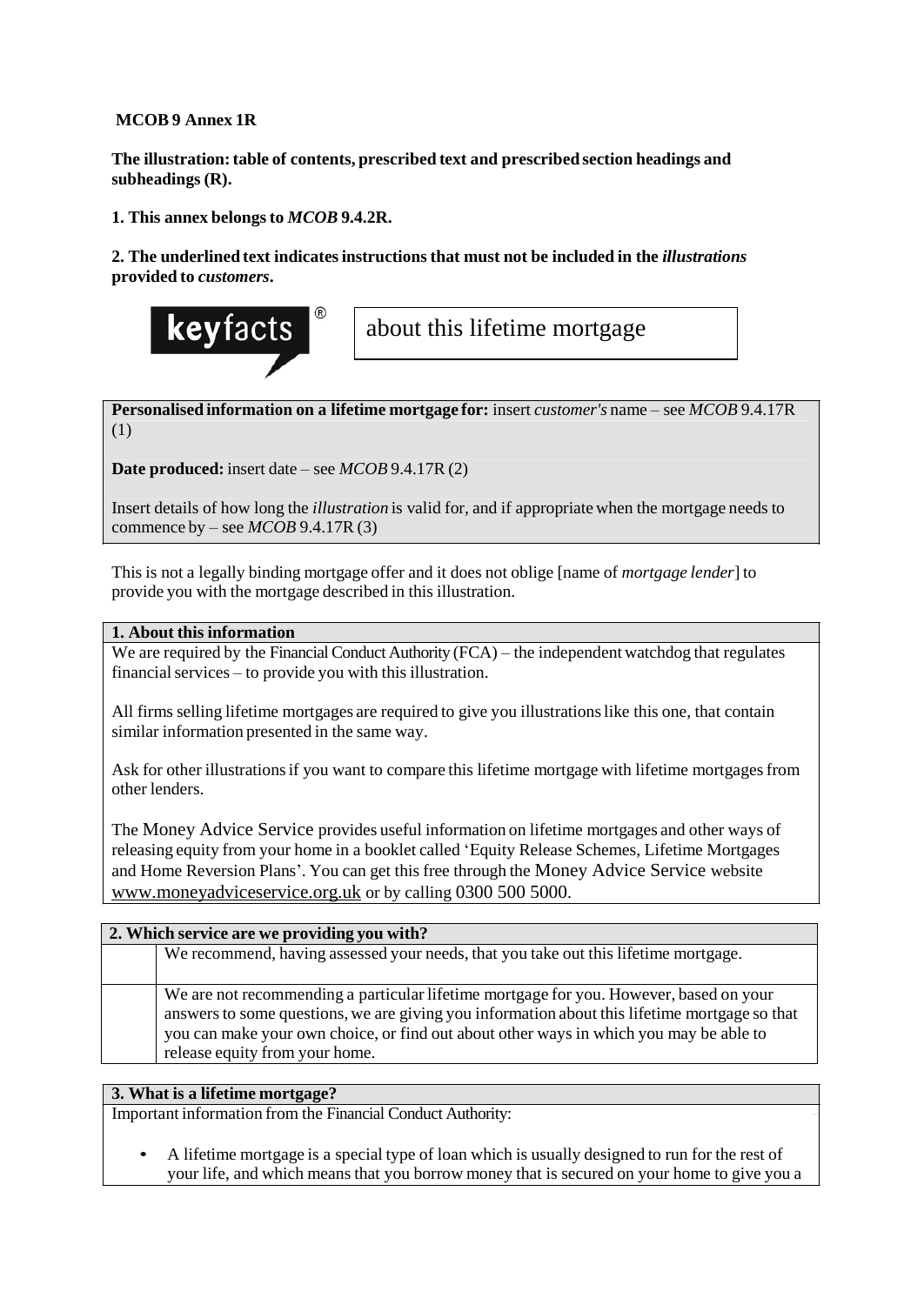lump sum/or a regular income. The amount you owe to the lender is usually paid back from the proceeds of the sale of your home after death. If you are borrowing with someone else this would be after the death of the last borrower. Any money left over would be paid to your beneficiaries.

- If you buy a new home, you may be able to transfer your lifetime mortgage to your new home, or you may be able to get a new lifetime mortgage. Otherwise you will usually have to repay the amount you owe to the lender from the money you get from the sale of your home. Any money left over belongs to you.
- If you move into sheltered accommodation or long term care you will usually have to repay the amount you owe to the lender from the money you get from the sale of your home. Again any money left over belongs to you. If you are borrowing jointly with someone else and one of you needs to move into long-termcare, you don't usually have to sell your home until the last borrower either dies or moves into long-termcare or another property.
- If you decide that you simply don't want the lifetime mortgage any more, you can repay the amount you owe to the lender at any time, but the lender may make an early repayment charge if you do. Section 13 of this illustration will tell you if any early repayment charges apply to this mortgage.
- Some lifetime mortgages are linked to an investment this means you borrow a lump sum which is invested (for example in an annuity) to give you a regular income. If this happens the full details of the investment will be shown in a separate document and it is important to read both documents together.

### **4. What you have told us**

See *MCOB* 9.4.21R – *MCOB* 9.4.23G

#### **5. Description of this mortgage**

See *MCOB* 9.4.24R – *MCOB* 9.4.30G

For foreign currency mortgages see *MCOB* 9.4.128R – *MCOB* 9.4.129R

For *shared appreciation mortgages*see *MCOB* 9.4.130R – *MCOB* 9.4.132R

#### **6. Benefits**

See *MCOB* 9.4.31R(1) **£X** 

#### **Your net income:**

This box only required where the *regulated lifetime mortgage contract* is linked to an *investment* and the payments due on the *regulated lifetime mortgage contract* are deducted from the income from the *investment* – see *MCOB* 9.4.31R(2).

# **Other benefits and incentives**

See *MCOB* 9.4.31R(3)

#### **7. Risks – important things you must consider**

**8. What will you owe and when** [insert frequency of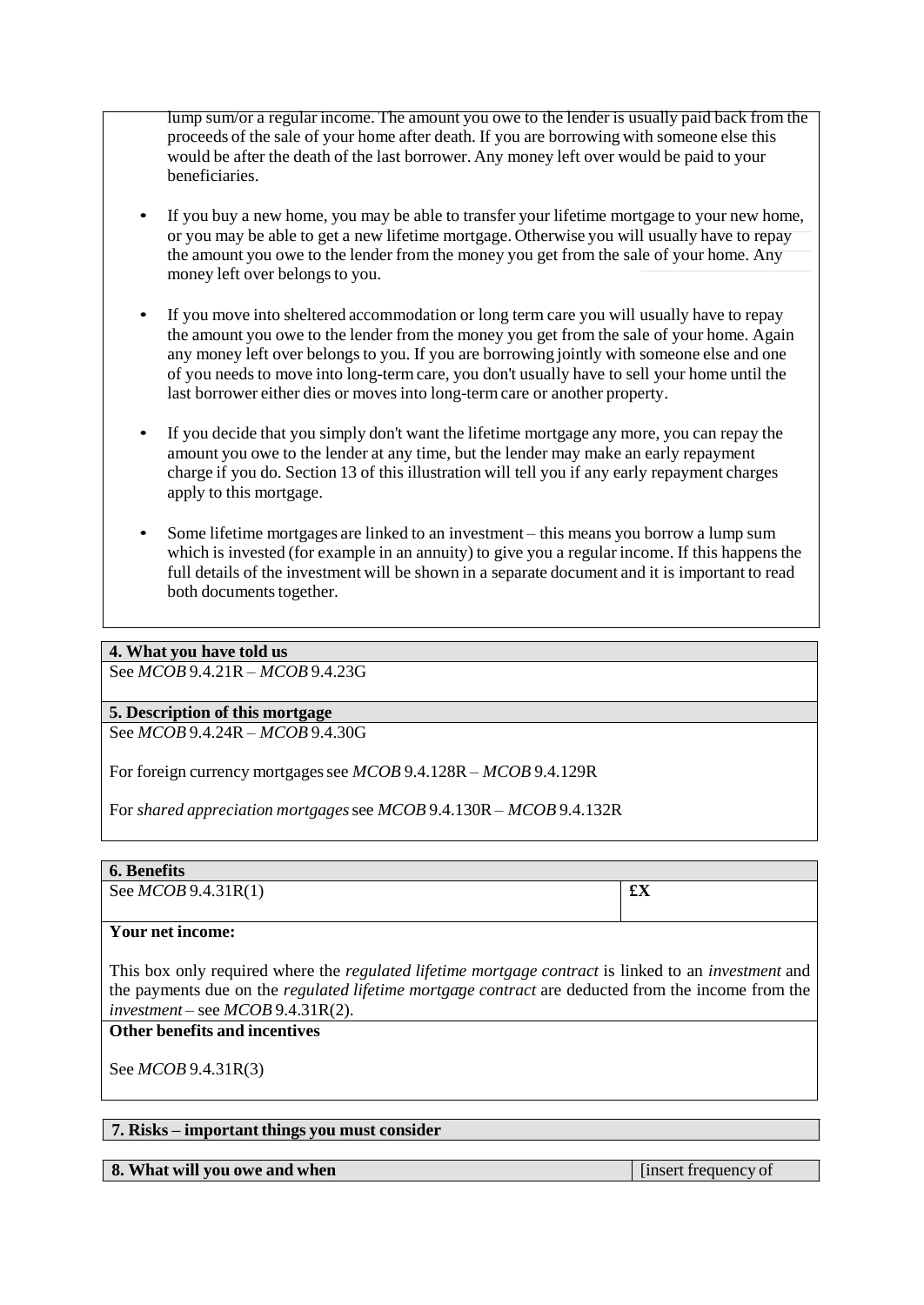| $(A)$ details of mortgage payments – this section is only required where the<br>terms of the <i>lifetime mortgage</i> either:                                                                                                                                                                                                                                                                                       | payments-see MCOB<br>9.4.37R]                             |
|---------------------------------------------------------------------------------------------------------------------------------------------------------------------------------------------------------------------------------------------------------------------------------------------------------------------------------------------------------------------------------------------------------------------|-----------------------------------------------------------|
| require the <i>customer</i> to make regular payments to the <i>mortgage</i><br><i>lender</i> , in respect of all or part of the interest or part of the capital<br>due under those terms, either over the duration of the <i>lifetime</i><br><i>mortgage</i> or until a specified date; or<br>expect that the <i>customer</i> will make such payments until he or she<br>chooses to stop doing so. See MCOB 9.4.36G |                                                           |
| See MCOB 9.4.37R – MCOB 9.4.46R and, where appropriate, MCOB<br>9.4.132DR.                                                                                                                                                                                                                                                                                                                                          | £                                                         |
| This section is required only for multi-part mortgages where there is a<br>future change in the interest rate(s) charged.<br>What you will owe in future                                                                                                                                                                                                                                                            | [insert frequency of<br>payments – see $MCOB$<br>9.4.37R] |
| See $MCOB$ 9.4.47R – $MCOB$ 9.4.48R                                                                                                                                                                                                                                                                                                                                                                                 | Insert amounts(s)                                         |

## **8. What will you owe and when**

(B) projection of roll-up of interest – this section is only required where all or part of the interest due over the life of the *lifetime mortgage* is or may be added to the loan and paid to the *mortgage lender*  on repayment of the loan - see *MCOB* 9.4.49G.

Insert the prescribed text from the *MCOB* 9.4.50R or *MCOB* 9.4.132DR(8) as applicable.

| Year        | <b>Balance at</b><br>start of | <b>Amount paid</b><br>to you during | <b>Interest</b><br>charged at $x\%$ | <b>Fees charged</b><br>during the | What you owe at<br>end of year $\mathbf f$ |
|-------------|-------------------------------|-------------------------------------|-------------------------------------|-----------------------------------|--------------------------------------------|
|             | year                          | the year $\mathbf f$                |                                     | vear                              |                                            |
| See         | See <i>MCOB</i>               | See <i>MCOB</i>                     | See <i>MCOB</i>                     | See <i>MCOB</i>                   | See <i>MCOB</i>                            |
| <b>MCOB</b> | 9.4.51R(2)                    | 9.4.51R(3)                          | 9.4.51R(4)                          | 9.4.51R(5)                        | 9.4.51R(6)                                 |
| 9.4.51R(1)  |                               |                                     |                                     |                                   |                                            |

**9. Total borrowing** [for further advances only – if used subsequent section will be renumbered] See *MCOB* 9.8.5R

## **9. Will the interest rate change?**

See *MCOB* 9.4.53R – *MCOB* 9.4.61G

### **10. How the value of your home could change**

See *MCOB* 9.4.62R – *MCOB* 9.4.64R

For *shared appreciation mortgages*see *MCOB* 9.4.130R(2)

| <b>Fee amount</b>         |
|---------------------------|
| Insert amount of each fee |
|                           |
|                           |
| Insert amount of each fee |
|                           |
|                           |

| <b>12. Insurance</b> | [insert frequency of] |
|----------------------|-----------------------|
|                      | payments for premium  |
|                      | quoted payments]      |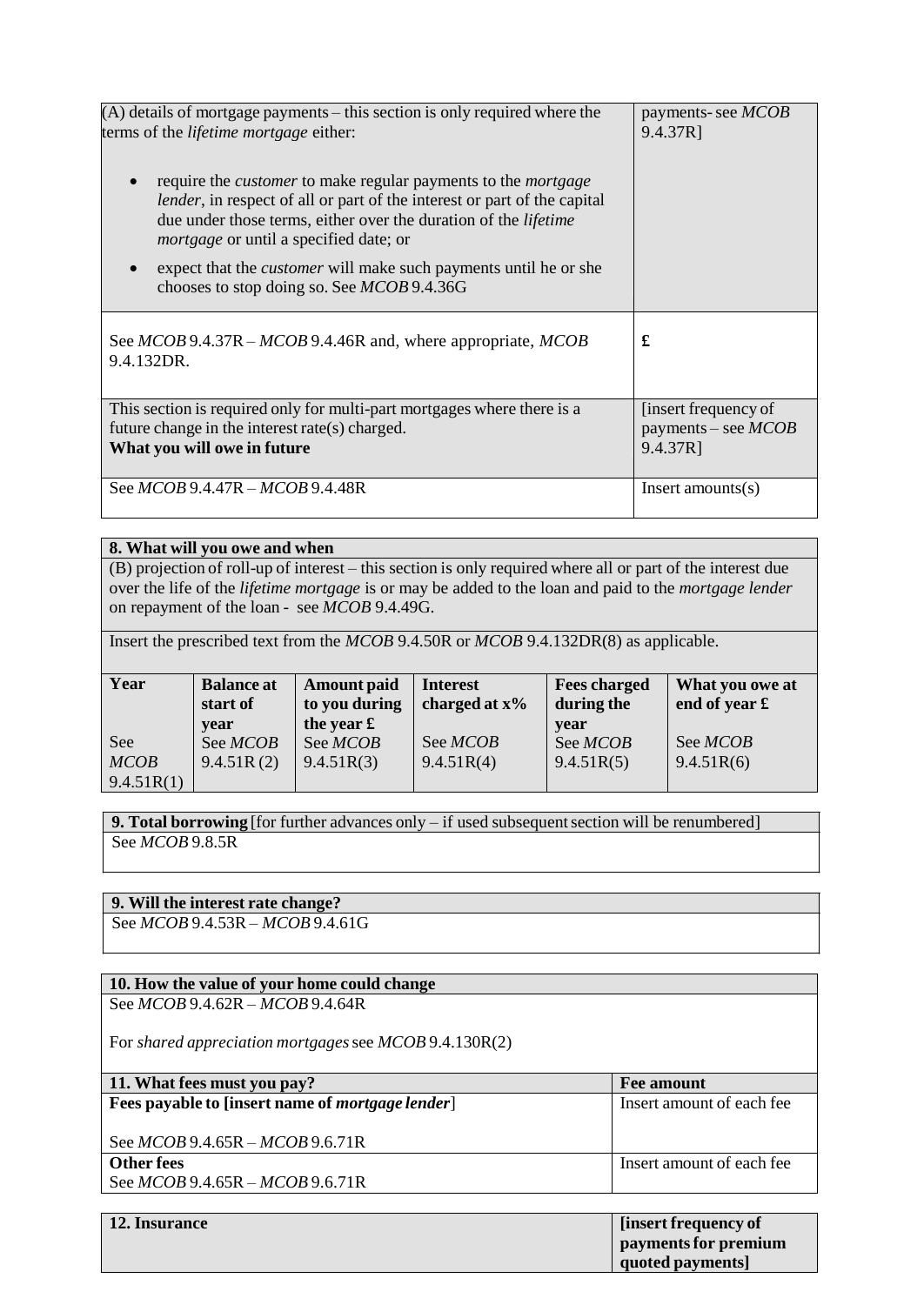| Insurance you must take out through [insert name of mortgage |  |
|--------------------------------------------------------------|--|
| lender or mortgage intermediary                              |  |